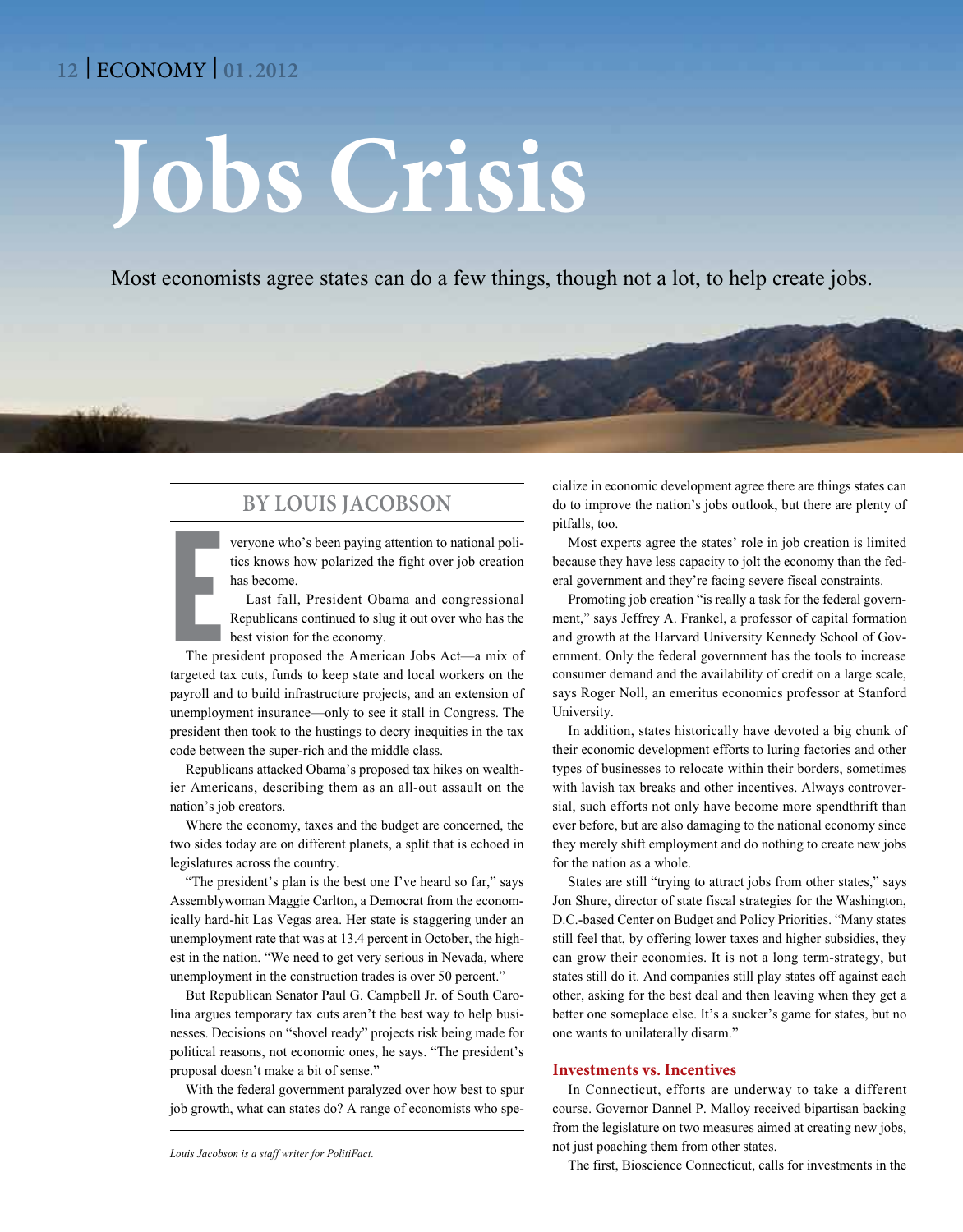

state's flagship public university and its health center to promote high-tech investment nearby, providing—in the estimates of its sponsors—3,000 jobs annually between 2012 and 2018.

"We need to find what can be our future, and moving aggressively into biotech and research can be that future," Senate Majority Leader Martin

Looney said when the bill was passed. "It requires us to make this investment today because this is the specific opportunity that has presented itself in this time frame and now is the time to do it."

The second measure is a \$626 million economic development package that includes cuts in regulations favored by GOP lawmakers and supports worker training advocated by Democrats. There are financial incentives for each job created and even larger benefits for companies that hire veterans, disabled people and the unemployed.

"States are recognizing the importance of organic growth," says Martin Shields, a regional economist at Colorado State University. "Fostering entrepreneurship is increasingly recognized as an important source of growth. The importance of innovation and

creativity, and the supporting role that institutions can play in this, is evident in policy initiatives, such as clean energy, biopharmaceuticals and the like."

Yet, Shields acknowledges the limits to such policies, especially the possibility that governments will create a revenue-wasting "industrial policy" rather than letting the free market work its magic.

"At the end of the day, it's very hard to plan economic development," Shields says. "It's hard to pick winners. It's hard to identify and seed 'the next big thing.'"

#### **Is Green Great?**

The recent implosion of Solyndra—a politically well-connected solar energy equipment company that received \$535 million in federal stimulus money from the Obama administration—has only fueled criticism of efforts to "pick winners," whether it's at the federal or state level.

Joel Kotkin, an author and fellow at Chapman University in southern

California who specializes in the future of urban areas, says there may be valid reasons to support "green" industries, but job creation isn't one of them. The jobs created, he said, simply cost too much in taxpayer money to represent a good investment.

*"Fostering entrepreneurship is increasingly recognized as an important source of growth."*

*Martin Shields, Colorado State University.*

"The idea that going green would be economical in the short- to medium-term is off," he says. "It's one thing to say we need to do this for other reasons, but to pretend it's an economic policy is disingenuous."

> When Michigan tackled changes to its tax code earlier this year, the governor and Legislature took a broader approach. They reduced taxes on an entire class of businesses—limited-liability corporations, many of which are smaller—from 23 percent to 6 percent while also simplifying the rules for deductions.

> "We call it economic gardening," says Representative Mark Ouimet, who represents a portion of Ann Arbor. Even though Michigan is best known as the headquarters of the Big Three automakers, "we feel it will be small business that will lead us out of the economic challenge we're in," he says.

#### **Plethora of Policies**

Policies that help create jobs, some targeted and some more holistic, can help states pull out of the prolonged labor slump, experts say.

Efforts to improve workers' skills and advise companies on everything from how to expand locally to how to break into foreign markets are beneficial, as long as the programs are well run, says Ryan Sharp, director of the Center for Strategic Economic Research in Sacramento, Calif.



*Assemblywoman Maggie Carlton Nevada*



*Senator* 

*Paul G. Campbell South Carolina*



*Senator Martin Looney Connecticut*



*Representative Mark Ouimet Michigan*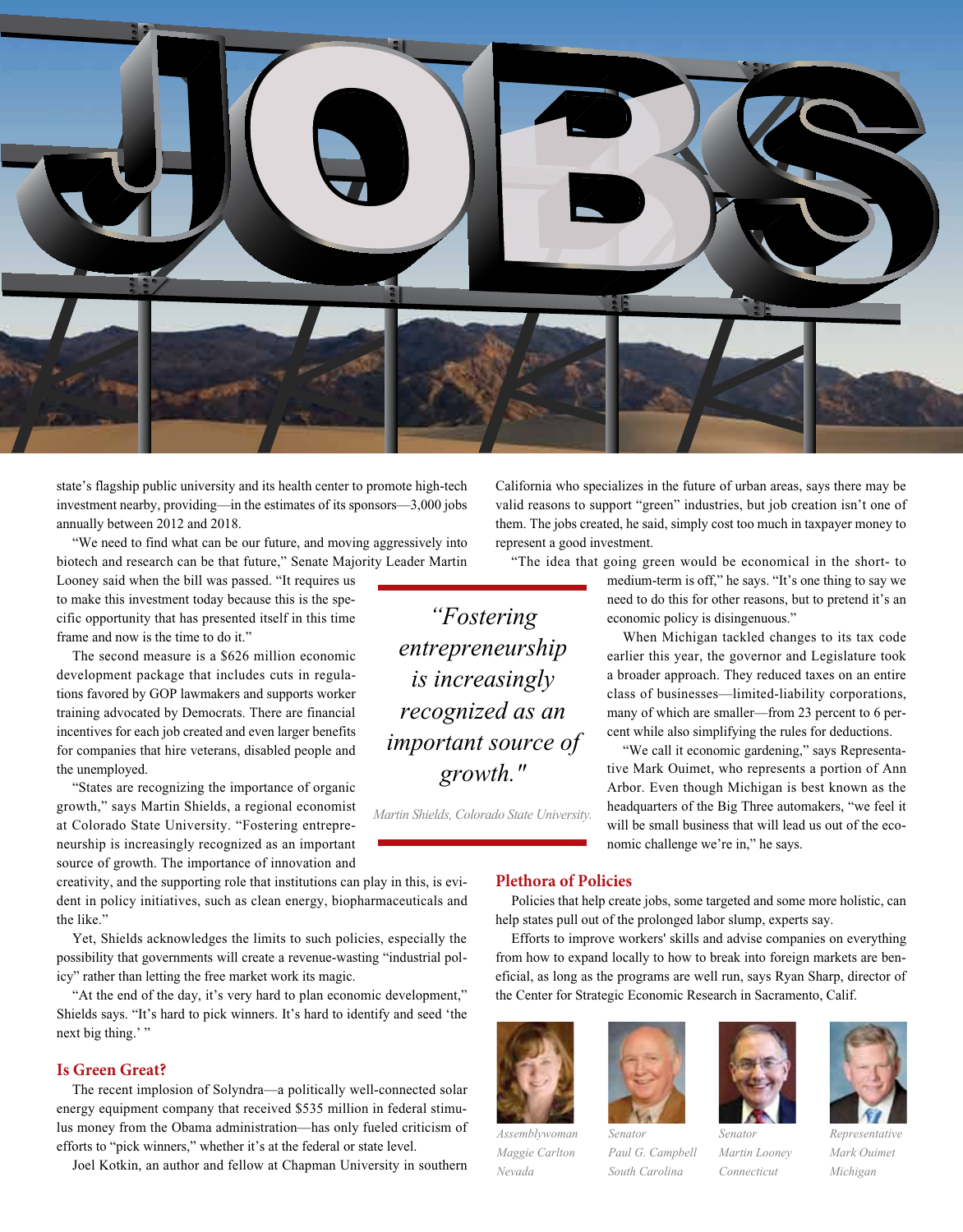# **Making the Top 10**

**Exercise 1** compare several organizations compile rankings to compare business climates in the states. While the rankings rely on different criteria, some climates in the states. While the rankings rely on different criteria, some states have managed consistently to top several lists for the past few years.

North Carolina, Texas and Virginia consistently finish in the top five of at least four business climate rankings. Texas and Virginia have topped CNBC's list every year since it started ranking states in 2007. North Carolina has ranked No. 2 on Chief Executive Magazine's "Best/Worst States for Business" since 2009, edged out only by Texas.

What keeps these states on top?

Those who compile the lists often cite these states' success in categories such as economic growth, unemployment, workforce quality, costs of doing business, tax and regulatory environment, and quality of life. Although every organization evaluates states differently, scoring near the top of several different subcategories may often earn states a top spot in the overall rankings. For example, in CNBC's "America's Top States for Business" rankings in 2011, Virginia was in the top 10 for half of the evaluation categories, helping it earn the top spot overall.

Other states that regularly appear in business climate rankings top 10 lists are Georgia, Florida, South Carolina, Tennessee and Utah. Utah claimed the top spot on Forbes' 2010 "Best States for Business and Careers" list (after Virginia topped the list for four years), and Business Facilities Magazine's "Best Business Climate" list in 2011, largely because of recent economic growth. A states' perceived potential for future growth also can help it make the top 10.

Business Facilities Magazine stresses that the difference between top ranking states is often small. States that appear in the top 10 are all experiencing success in developing their economies, and many of these states consistently finish in the top 10 on more than one list.

*—Erica Michel, NCSL*

Ernie P. Goss, a regional economist at the Creighton University College of Business in Omaha, Neb., urged quicker processing of payments to state vendors and expediting state and local projects that may be on hold because of a lengthy approval process. "And pray for favorable factors, such as good weather and no natural disasters," he says.

Another option for states are work-sharing programs that allow employers to reduce a worker's hours so those employees then can receive partial unemployment insurance benefits while continuing to work part time, says Dean Baker, an economist and co-director of the Center for Economic and Policy Research in Washington, D.C. The federal government lets states run such programs even when the employee has exceeded the 26 weeks of state unemployment and is tapping into extended benefits during which the federal government pays a larger share.

"This would encourage employers to cut workers' hours rather than lay them off," Baker says. "Twenty states already have worksharing programs, but the take-up rates are very low. This is because most employers don't even know about it, and because the program tends to be overly bureaucratic. However, if a state could get more widespread use of work sharing, it could be an effective way to bring down its unemployment rate."

#### **"Do No Harm"**

Of course, the easiest way for states to prevent job losses is to refrain from cutting state workers. Nationally, private sector payrolls have been increasing, at least modestly, for the past year and a half. It's been government payrolls that have held back employment growth overall. State governments have shed 125,000 jobs since 2008, and local governments have cut another 525,000 over the same period, according to Bureau of Labor Statistics. That's both an enormous drag on the monthly employment numbers and a wallop to the larger economy from lost wages and lower consumer spending.

"One of the best things states can do is not lay off public sector workers," says Shure of the Center on Budget and Policy Priorities. "I'd say, 'first, do no harm.' "

Low interest rates are the silver lining for states in the current economy, Shure says. They allow states to borrow for infrastructure repairs and maintenance that can put people to work.

But the most important strategy may be the least hands-on—that is, just providing the kinds of fundamental conditions that allow businesses to thrive.

"In general, the key to job creation is understanding that governments don't create jobs," says Michael Pakko, an economic forecaster at the Institute for Economic Advancement at the University of Arkansas at Little Rock. "They only provide an environment that is conducive—or not—to job growth."

#### **Both Sides Bring Value**

The good news for those craving bipartisan solutions to the jobs crisis, economists agree, is that both liberal and conservative ideas have something to offer. Liberals can take comfort that smart investments in education, research and general infrastructure are important. Conservatives can relish that efforts to eliminate needless regulations and counterproductive tax policies can help.

"What it comes down to is doing things to make sure the environment is positive for business growth," says Mark Schill, vice president for the Praxis Strategy Group.

"We understand certain regulations are for the public good. We don't want to have no regulation. But you need timely answers, more streamlined processes, agencies not competing with each other," he says. "We call it fighting 'DURT'—delays, uncertainty, regulation and taxes."

 "Policymakers should ensure that their [state's] tax system is competitive with that of its neighbors," says Creighton's Goss. "This means the tax code should not be cluttered with special cutouts and incentives for a narrow slice of firms and individuals. For long-term, sustained development, policymakers should reduce tax rates at the same time they widen the tax base. Special incentives do the opposite."

Even the most business-friendly environment, however, won't help if your state skimps on shelling out for basic amenities. Carlton, the Nevada legislator, notes her state ranks high nationally for business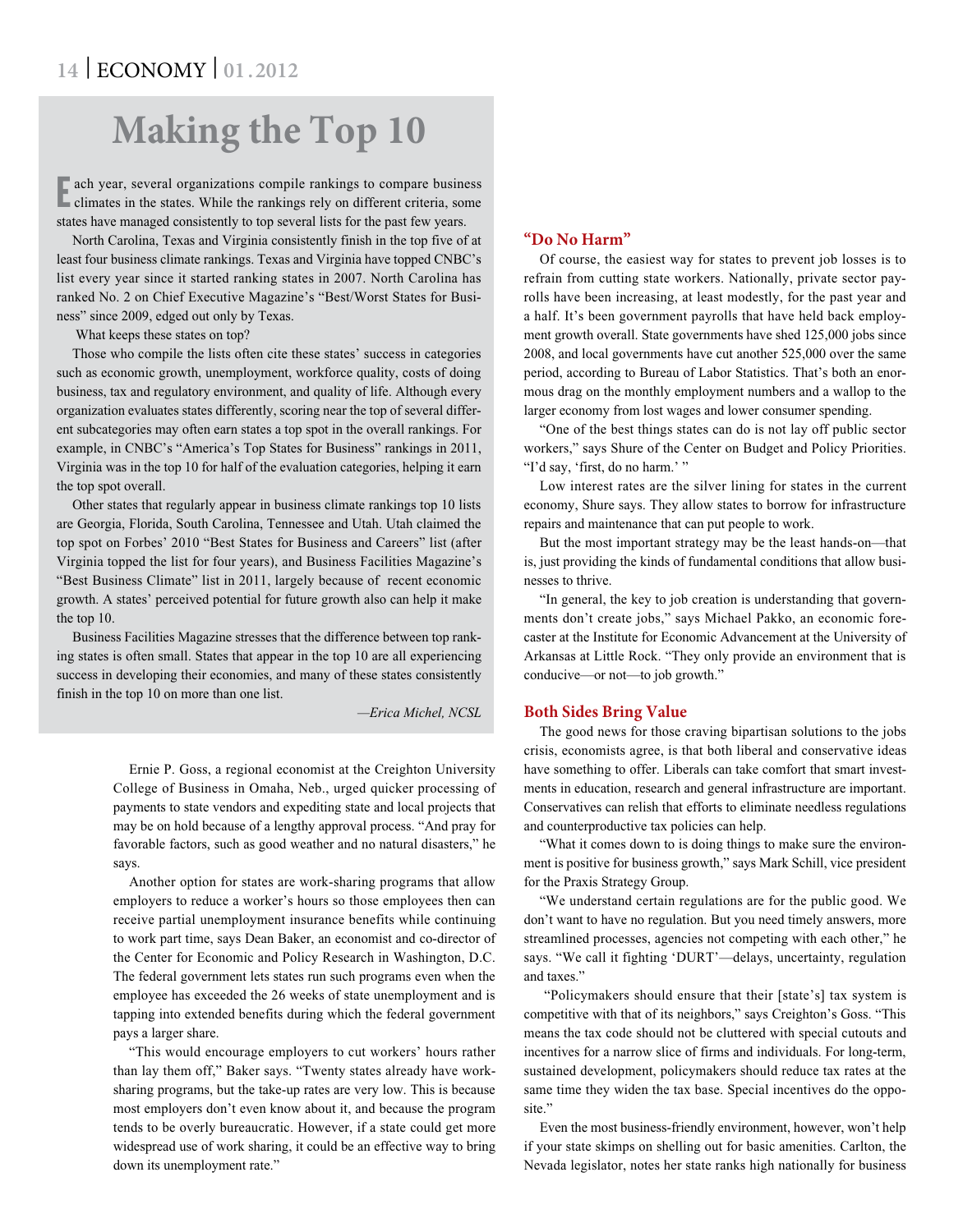## **01 .2012** | ECONOMY | **15**

# **Inching Toward Recovery**

friendliness but low in education spending. In fact, an Education Week comparison published in 2009 found Nevada ranked third from the bottom of the 50 states in expenditures per pupil when adjusted for local costs.

Carlton says when courting prospective employers, falling short in education "is one of the first things that gets you taken off the list. We really found that out when the recession hit."

Schill emphasizes any solution has to be balanced. "You can neither cut nor spend your way there," he says.

With educational attainment increasingly important for securing good jobs, "focusing so much on cuts is not healthy," Schill says. "It doesn't mean you just throw more money at the problem, but you have to have adequate levels of investment in your workforce."

One of the biggest challenges of enacting a balanced approach to job creation is the nature of politics itself. One obstacle is overindulgence to entrenched interests. Kotkin emphasizes a promising agenda is impossible to accomplish if it bends too much to powerful interest groups, whether they be unions, environmentalists or real estate developers.

Another obstacle is deeply ingrained partisanship. Vicious fights over a few fundamental issues lead to demonization of the other side, which, in turn, makes cooperation on more mundane—and historically bipartisan—issues that much more difficult. "State officials often get caught up in the national debate, whether by choice or not," says Colorado's Shields.

Ultimately, however, voters cannot escape blame entirely, says Noll of Stanford. "Most pundits blame it on weak leadership, but I think that is a cop-out," he says. "We elect them, probably because we like strong personalities and simple, home-spun solutions to complex problems."

 "The problem with 'growing your own' jobs," Goss says, "is that it takes longer, and thus is less politically viable for elected officials who have very short time horizons." m

**OSL ONLINE** 

Read NCSL's new State Budget Update" at www.ncsl.org/magazine.

The nation's economy is gaining strength, and even employment should start picking up this year.



#### **By Christopher Thornberg and Asha Shepard**

M any pundits say the United States has yet to pull out of the recession that began in December 2007, and they point to ongoing high unemployment as first-hand evidence. It's true U.S. employment

numbers are grim. The slow pace of job creation resembles the jobless recoveries following the 2001 and 1990 recessions. The job losses in this past recession were much larger as a share of the labor force than those that occurred in the two earlier downturns. The net result is that unemployment in still uncomfortably high at 8.6 percent as of November.

In addition, many workers have simply

dropped out of the labor force and are not even counted among the unemployed. Millions have been out of work for more than a year, and with each passing day it grows more difficult for these people to find a new job with pay comparable to what they lost.

Those who say the economy is still in a recession and that a lack of jobs is the problem, however, are confusing cause and effect. First, the U.S. economy is not in a recession. A recession is largely characterized by a decline in aggregate output—in other words, when you are producing fewer goods and services this year as compared to last year. The last quarter of negative growth in the United States was in the second quarter of 2009. Since then, the nation has had nine straight quarters of positive growth, and all indications were that the fourth quarter of 2011 would be positive as well.

*Christopher Thornberg holds a doctorate in economics and is a founding partner of Beacon Economics. Asha Shepard is a research associate at Beacon Economics. Learn more at www.BeaconEcon.com.*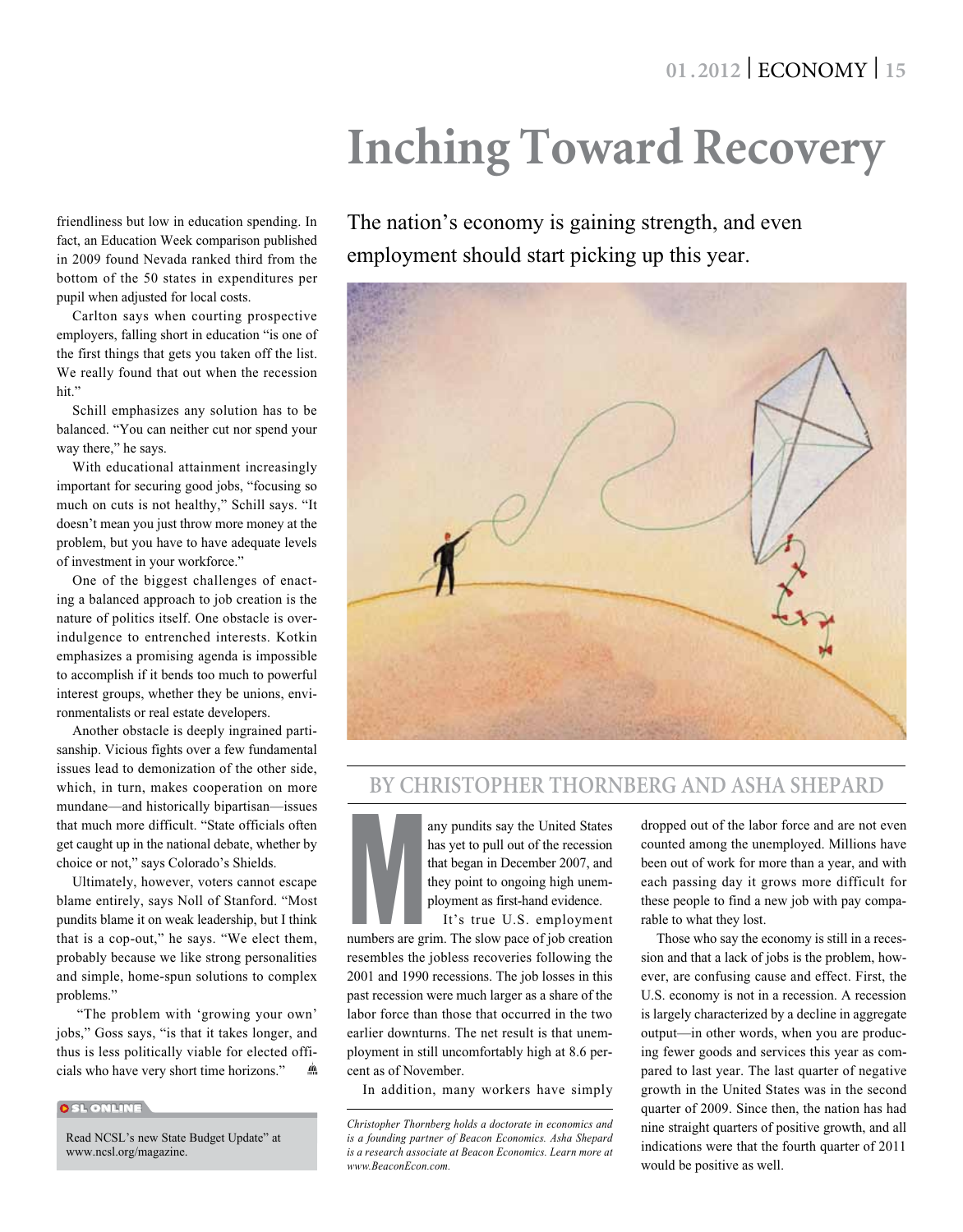## **16** | ECONOMY | **01 .2012**



Source: U.S. Bureau of Economic Analysis

Not all the news is grim. Since reaching its lowest point in 2010, total nonfarm employment in the United States as of October had risen by 1.6 percent, or by 2 million jobs. Also, from its peak in 2009 of 10.1 percent, the national unemployment rate had fallen to 8.6 percent in November—still well above historical norms, but an improvement nonetheless. And incomes are rising. Those who have jobs earned more last year than they did in 2010. The number of job openings also continues to rise. Job openings in the United States have been above 3 million for the last three months of data, the best reading since before the recession began, according to the Bureau of Labor Statistics.

That's the good news. Now for some bad news. Many families continue to struggle, and 14 million people who want to work can't find jobs.

So what is wrong with the labor markets? There are really two main problems. The first is the output gap and the nature of the economic recovery itself. The second is something more fundamental: technological change and the growing skills gap.

#### **The Output Gap**

The problem isn't that the United States is not growing, it's just not growing fast enough. Looking back at the two major downturns in the mid-1970s and early 1980s, the U.S. economy averaged more than 6 percent growth for the two years after the recession ended. After these growth spurts, the nation's economy had "caught up" with long-run growth trends. The excess growth made up for the steep decline in output that occurred during the recessions. This suggests the labor markets also healed quite rapidly.

This time around, the story has been much different. During the recent recession, the U.S. economy contracted by roughly 5 percent, when normally it should have grown, but for the recession, by roughly 4 percent. This adds up to an output gap of 9 percent. With GDP growth averaging less than the 3 percent since the second quarter of 2009, slightly less than average, the nation cannot close the output gap with a growth spurt. As a result, the labor markets remain weak.

The output gap is one reason there are continued calls for more fiscal stimulus. Unfortunately, many of the stimulus strategies miss their mark because they focus on the consumer. It is



true that growth in consumer spending was a large part of the catch-up that occurred in the last two major downturns. But this was because consumer spending had fallen to lower than long run levels during the recession itself.

This time, the consumer was not affected by some external negative shock. Rather, the consumer was the problem. Consumer spending had surged to unsustainable levels in the middle part of the last decade in large part because of a false sense of wealth driven by the massive asset bubble—first in terms of equity prices during the dot.com bubble in the late 1990s and then during the home price bubble of the mid-2000s. This could have created a nice fiscal stimulus for the U.S. economy, but instead our nation simply opened a vast trade gap—our overspending consumers helped China's economy grow more than our own. Since the 1980s, consumer spending went from roughly 74 percent of all income to more than 84 percent by mid-2005. Over the same time, the trade deficit grew from roughly 0 percent of real GDP to nearly 6 percent—showing that much of the expansion in spending accrued to the rest of the world.

So what is the true problem behind the economic recovery and the output gap? It boils down to trade, housing and business spending. True, continued efforts to stimulate consumer spending in the U.S. economy through tax cuts has helped keep